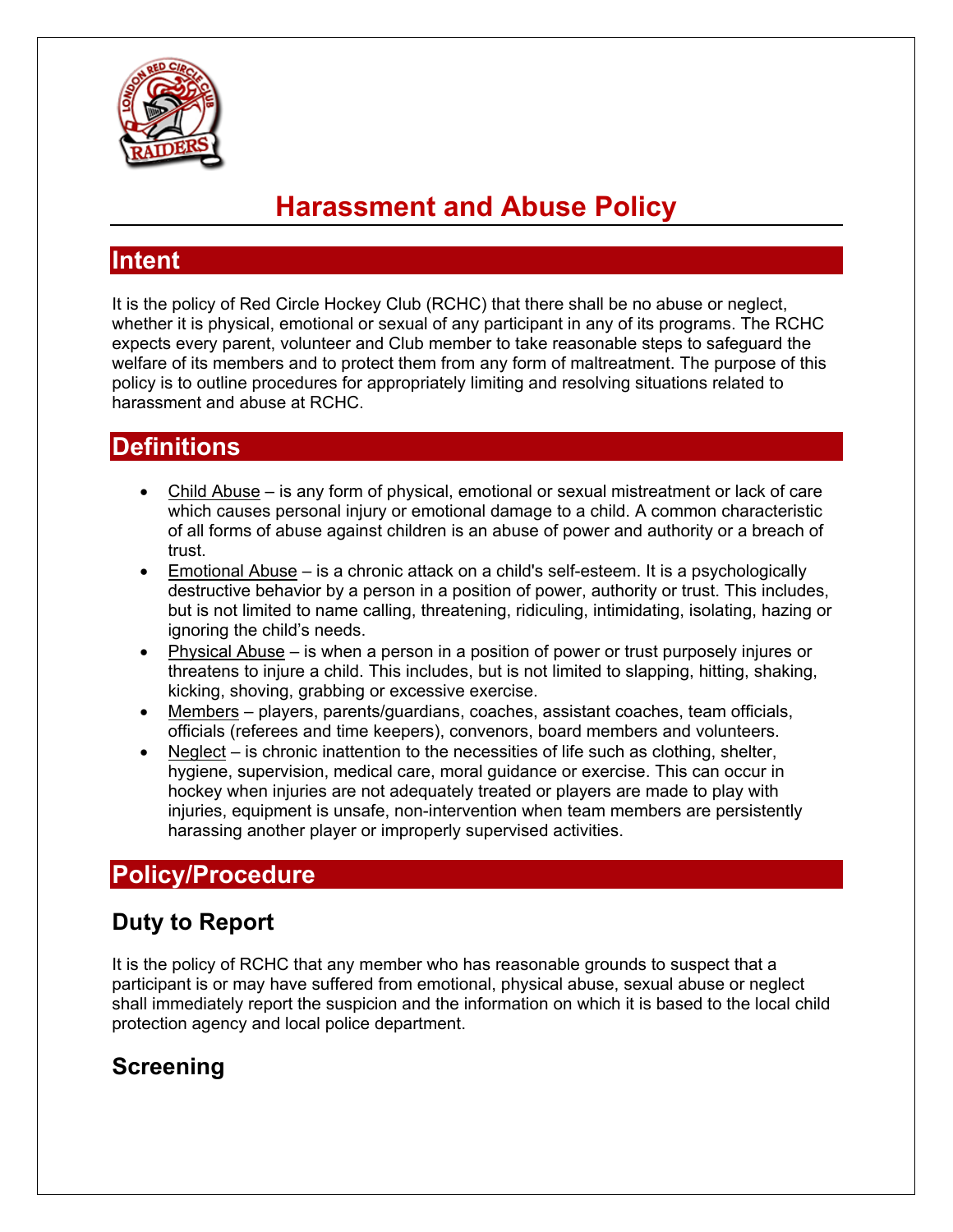

It is the policy of RCHC that it will not authorize or sanction in its programs that it directly controls, any volunteer who has routine access to children (anyone under the age of majority) who refuses to consent to be screened by RCHC before he/she is allowed to have routine access to children in RCHC's programs. All volunteers will present a Vulnerable Sector Screening Report Certificate (Applications available from your local Police department). A person may be disqualified and prohibited from serving as a volunteer of RCHC if the person has:

- 1. Been convicted (including crimes the record of which has been expunged and pleas of "no contest") of a crime of child abuse, sexual abuse of a minor, physical abuse, causing a child's death, neglect of a child, murder, manslaughter, felony assault, any assault against a minor, kidnapping, arson, criminal sexual conduct, prostitution related crimes or controlled substance crimes.
- 2. Being adjudged liable for civil penalties or damages involving sexual or physical abuse of children.
- 3. Being subject to any court order involving any sexual abuse or physical abuse of a minor, including but not limited to domestic order or protection.
- 4. Had their parental rights terminated.
- 5. A history with another organization (volunteer, employment, etc.) of complaints of sexual or physical abuse of minors.
- 6. Resigned, been terminated or been asked to resign from a position, whether paid or unpaid, due to complaints of sexual or physical abuse of minors.
- 7. Has a history of other behavior that indicates they may be a danger to children in RCHC.

### **Sexual Abuse**

It is the policy of RCHC that there shall be no sexual abuse of any minor participant involved in any of its sanctioned programs, its Evaluation Clinics, Coaches Clinics, Officials Clinics, Tournaments or any other RCHC events by an employee or volunteer. Sexual abuse of a minor participant occurs when an employee or volunteer touches a minor participant for the purpose of causing the sexual arousal or gratification of either the minor participant or the member or volunteer. Sexual abuse of a minor participant also occurs when a minor player touches an member or volunteer for the sexual arousal or sexual gratification of either the minor participant or the member or volunteer, if the touching occurs at the request or with the consent of the member or volunteer.

Neither consent of the player to the sexual contact, mistake as to the participants age, nor the fact that the sexual contact did not take place at a hockey function are defenses to a complaint of sexual abuse.

Upon proof of violation of this policy, the violator will be permanently banned or suspended from RCHC sanctioned programs.

### **Physical Abuse**